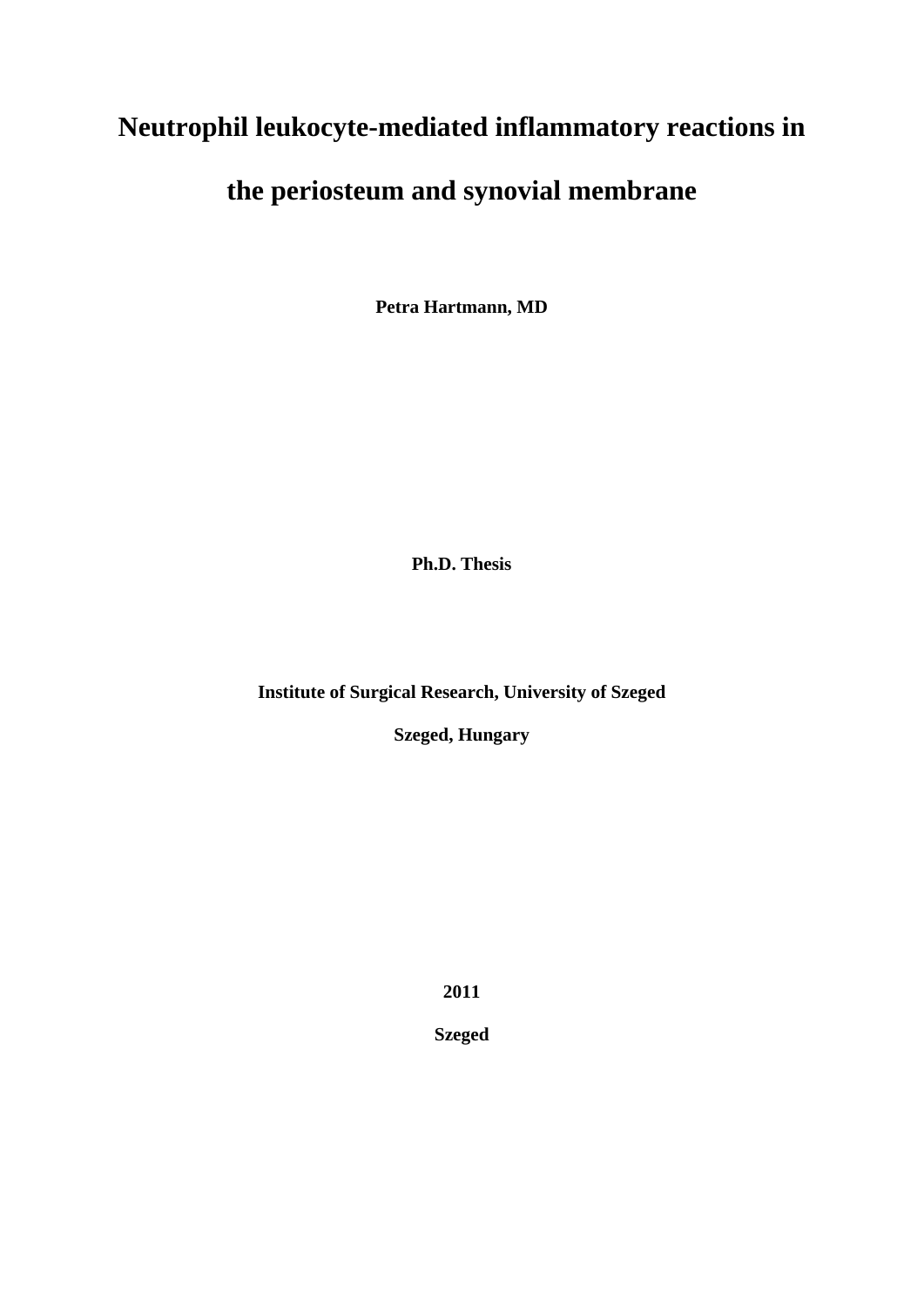# **1. INTRODUCTION**

#### **1.1. Periosteal and synovial membrane damage in the clinical practice**

A tourniquet is often applied in both acute traumatological and elective orthopedic interventions when a bloodless operating field is required. This maneuver subjects all tissues of the extremity to ischaemia-reperfusion (IR)-related changes. IR and reduced blood flow conditions during acute trauma surgery critically influence bone healing mostly by affecting major functions of the periosteum. Impaired periosteal perfusion following fractures frequently results in delayed fracture repair and a non-union or manifest pseudarthrosis. Apart from traumatological interventions, elective orthopedic operations also frequently subject the limbs to iatrogenic IR injury. The application of a tourniquet most often occurs during arthroscopy, but limb hypoperfusion-reperfusion is a frequent consequence of the radical resection of tumors, reconstructions and autotransplantation via vessel anastomoses.

The periosteum has been shown to possess high ischemic sensitivity, but the IRinduced microcirculatory reactions in the synovium have not yet been clarified. Integrity and major functions of the synovial membrane are mostly compromised in arthritis situations. The most common forms of arthritis are osteoarthritis, rheumatoid arthritis and gout, but the remaining forms (juvenile idiopathic arthritis, psoriatic arthritis, ankylosing spondylitis, systemic lupus erythematosus, scleroderma, fibromyalgia and chronic widespread pain) all display a high incidence. Although rheumatic diseases are diverse in etiology all such conditions result in common symptoms including different levels of pain, swelling and joint stiffness. In arthritic disorders, the synovial membrane is a major target in both the initiation and propagation of inflammation, where microcirculatory changes make an important contribution to the pathogenesis. Likewise, attenuation of the inflammatory reactions taking place in the synovial membrane forms the basis of current, up-to-date therapeutic approaches.

In the present studies, neutrophil leukocyte-mediated inflammatory reactions in the periosteum and synovial membrane were examined and compared in IR and arthritis.

# **1.2. The potential role of C-afferent innervation in the mechanism of ischemic preconditioning (IPC)**

Leukocyte-endothelial cell interactions are decisive factors in the sequelae of IR injuries. The number of recruited polymorphonuclear cells (PMNs) and the extent of tissue damage during IR are inter-related phenomena. Intravital videomicroscopy (IVM) is an excellent approach for the visualization and quantification of the interactions between PMNs and the endothelial lining.

During IPC, brief ischemia-reperfusion periods are applied prior to a longer ischemia.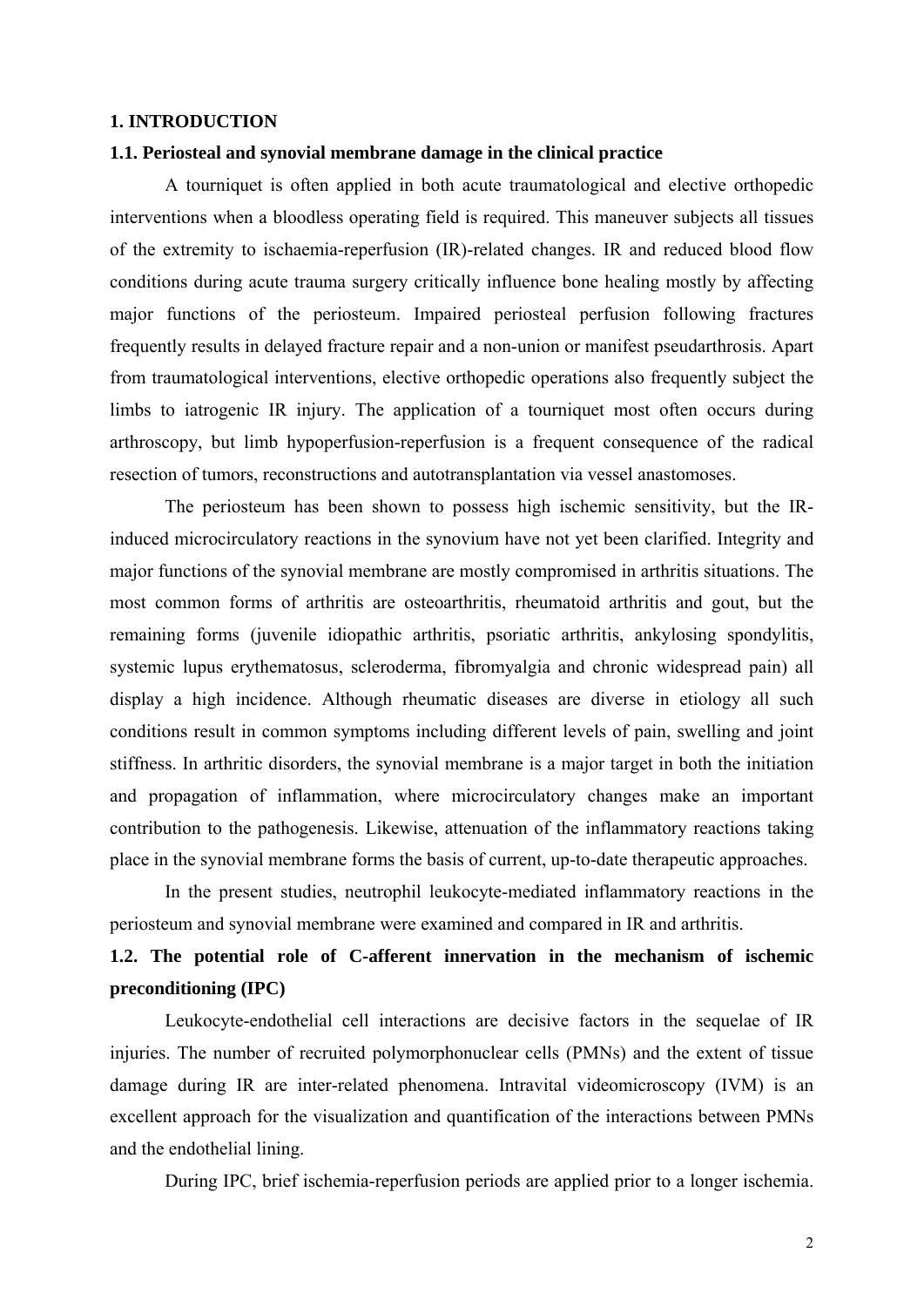Neurogenic mechanisms have been suggested to be involved in mediating both the local and the remote consequences of IPC. This assumption is based on observations that the release of some neuropeptides can be detected at the site of preconditioning, and these pass into the blood stream and contribute to the transduction of the preconditioning stimulus to remote organs. Calcitonin gene-related peptide (CGRP), a major transmitter of capsaicin-sensitive sensory nerves, has already been addressed as a mediator of the preconditioning induced by brief ischemia. In clinical studies, IPC proved to be associated with the local release of CGRP. The first aim of the present work was to investigate the involvement of these neurogenic processes, with particular emphasis on the role of CGRP in mediating the microcirculatory effects of limb IPC.

# **1.3. Leukocyte-driven inflammatory reactions in arthritis. Biological and antiinflammatory effects of endogenous phosphatidylcholine (PC)**

PMNs have a crucial role in the initiation and maintenance of arthritic disorders. It has also been found that diminution of PMN infiltration in the synovial membrane directly influences the severity of inflammation. Therefore we employed a standardized, PMN-driven inflammatory model of experimental arthritis.

PC is the most frequent membrane component in the body. It has been shown, however, that inflammation is associated with physical membrane defects which results in PC degradation and the exhaustion of endogenous PC sources. This observation suggests that PC supplementation may be beneficial in various diseases. PC is in important component of the synovial fluid and has a boundary lubrication function under severe loading conditions. Moreover, the composition of the synovial fluid of an osteoarthritic joint is altered considerably, which leads to a reduced concentration of molecules responsible for lubrication. It can also be hypothesized that PC supplementation may restore the normal PC content, which may contribute to the preservation of the epithelial part of the synovial barrier, causing a lesser degree of articular swelling. Hence, we set out to examine the PMN functions in the synovial membrane in response to arthritis and also after PC therapy.

#### **1.4. Tissue-specific characteristics of the synovial membrane in inflammatory states**

Joints act as compartments of the body because they are protected from the local manifestation of systemic, antigen-dependent disorders (*e.g.* infections). A further important aspect of this special barrier function is the limited penetration of certain drugs into the joint cavity. Interestingly, adhesion molecules are expressed not only on the endothelial cells, but also on interstitial cells. Hence, joints possess numerous special features, some of which provide increased protection against inflammatory reactions affecting the extremities. Since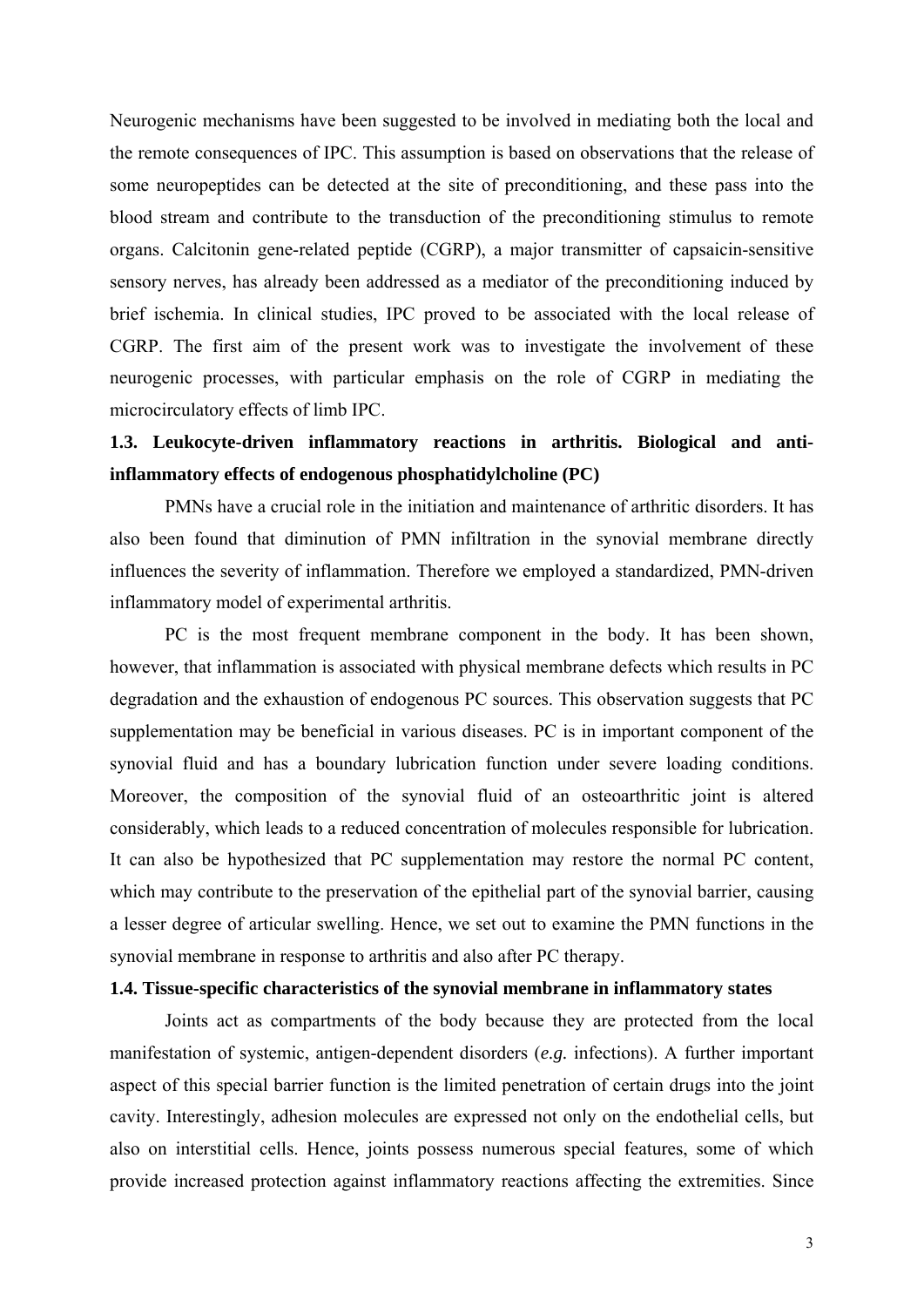the susceptibility of the synovial membrane to IR has not yet been assessed, we aimed at investigating the simultaneous microvascular inflammatory responses of the tibial periosteum and the synovium of the knee joint in response to a standardized challenge.

#### **2. MAIN GOALS OF THE STUDIES**

Our primary goal was to develop a standardized rodent model for examination of the PMN-driven inflammatory reactions in the synovial membrane in monoarthritis, using IVM. To this end, we employed a new method which allows direct IVM observations at the inner surface of the joint cavity. We also used IVM to characterize the *in vivo* microcirculatory alterations in the periosteum in a rat model of hindlimb IR. We investigated the nature and the time course of PMN accumulation in the periosteum and the expression of intercellular adhesion molecule-1 (ICAM-1).

- In our monoarthritis model, we set out to ascertain the anti-inflammatory properties of PC by performing detailed microcirculatory and functional analyses relative to diclofenac sodium, a non-steroidal anti-inflammatory drug commonly used to treat knee joint inflammation.
- In the hindlimb IR, our aim was to reveal the possible involvement of neurogenic factors in the protective effects of limb IPC in the periosteum, with particular emphasis on the role of endogenous CGRP in the process. In line with this, we investigated whether a CGRP agonist treatment human calcitonin gene-related peptide (hCGRP), a competitive antagonism of the CGRP receptor (by  $CGRP_{8-37}$ ), or selective depletion of the chemosensitive C-fibers by the capsaicin analog resiniferatoxin (RTX), influences the IPC-induced microcirculatory reactions in a rat model of experimental limb IR.
- Additionally, we set out to characterize the parallel microvascular inflammatory reactions of the tibial periosteum and the synovium of the knee joint in response to a standardized IR challenge. With this aim, we investigated cell-to-cell interactions, and hemorheological and biochemical consequences of IR in both compartments. We compared these changes with those seen in C/K-induced knee osteoarthritis, a classical model of local sterile inflammation known to be mediated by PMNs.

## **3. MATERIALS AND METHODS**

### **3.1.1. Arthritis induction**

The animals were anesthetized with intraperitoneal (ip) ketamine (50 mg  $kg^{-1}$ ) and xylazine  $(12 \text{ mg kg}^{-1})$ , the skin over the knee was disinfected with povidone iodide, and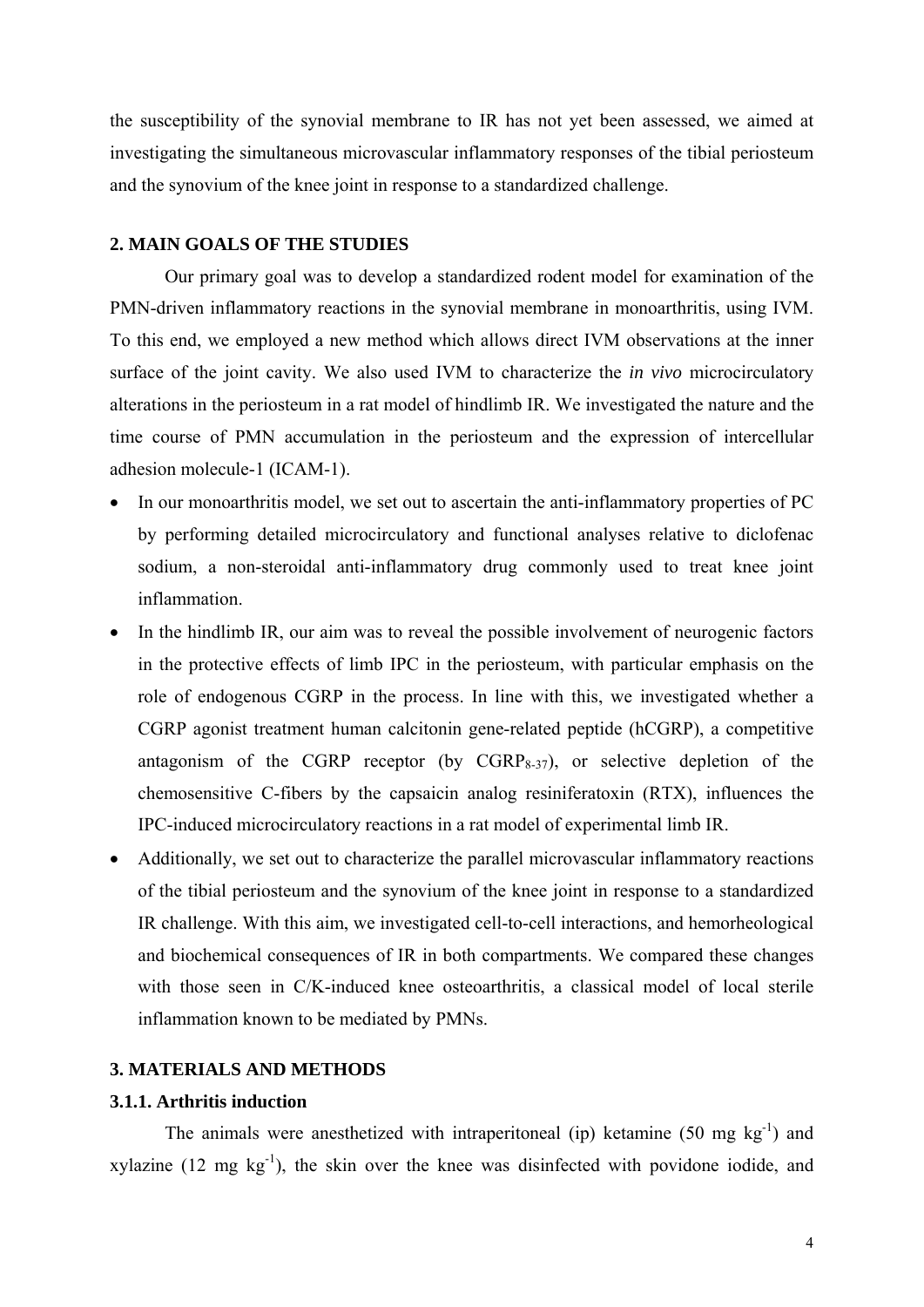arthritis was then induced with a single intraarticular injection of 75  $\mu$ l of a mixture of 2%  $\lambda$ carrageenan– 4% kaolin (C/K) in saline. The contralateral knees were injected with saline.

# **3.1.2. Preparation of the synovial membrane of the knee joint and the tibial periosteum in rats for intravital microscopic examinations**

 A novel model was developed for the investigation of the microcirculation in the synovial tissue of the rat knee joint 6 h after the arthritis induction. Under pentobarbital anesthesia (ip 45 mg  $kg^{-1}$ ), the synovial membrane over the medial condyle of the proximal tibia was exposed by opening the joint cavity through cutting the tendon of the quadriceps femoris. For the examination of the tibial periosteum, the gracilis posterior muscle was cut through and the periosteum of the medial surface of the right tibia was exposed.

### **3.1.3. Intravital videomicroscopy (IVM)**

 Microcirculation of the synovia and the periosteum were visualized by fluorescent IVM, fluorescein isothiocyanate being used to label the erythrocytes (0.2 ml), and rhodamine-6G (0.2%, 0.1 ml iv) to stain the leukocytes. The IVM images were recorded with a video camera attached to an S-VHS video recorder and a personal computer.

# **3.1.4. Nociceptive tests**

 Mechanical hyperalgesia was quantified by the von Frey test, while hyperalgesia was detected by the paw withdrawal test, applying a Hargreaves apparatus.

### **3.1.5. Knee joint swelling**

 Joint inflammation was characterized by the increase in the diameter of the joints 48 h after C/K injection. The diameters were measured with a caliper square.

# **3.1.6. Histological analysis of PMN infiltration and immunohistochemical analysis of ICAM-1 expression**

 Tissue samples taken from the synovium and the periosteum were embedded in paraffin, and were either stained with hematoxylin-eosin (to characterize inflammation by the number of infiltrating PMNs) or subjected to immunohistochemical analysis for tissue ICAM-1 expression.

# **3.1.7. Immunofluorescence detection of the periosteal localization of transient receptor potential vanilloid type-1 (TRPV1) and CGRP**

 TRPV1 receptor and CGRP peptide immunoreactivity was demonstrated according to a modified method of Baiou *et al.* (J Comp Neurol. 2007;503(2):334-47)

### **3.1.8. Xanthine oxidoreductase (XOR) and myeloperoxidase (MPO) activity activity**

 The activity of XOR was determined in the ultrafiltered supernatant of homogenized tissue samples by fluorometric kinetic assay based on the conversion of pterine to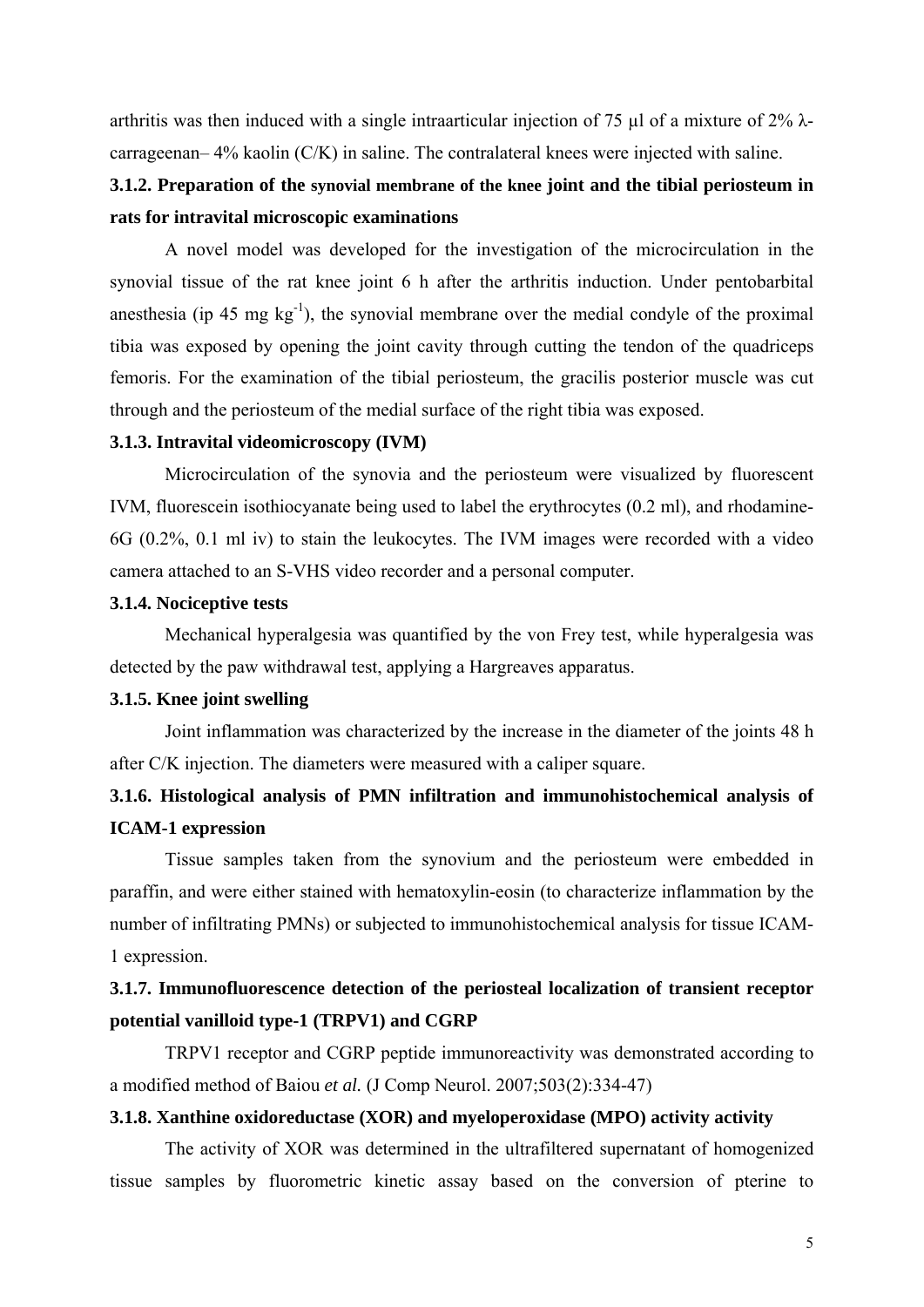isoxanthopterine in the presence (total XOR) or absence (XO activity) of the electron acceptor methylene blue.

 Tissue MPO activity was measured in synovium and periosteum biopsies by the method of Kuebler *et al.* (Int J Microcirc Clin Exp. 1996;16(2):89-97)

### **3.2. Experimental protocols**

### **3.2.1. Study I.**

 In this study, the possible involvement of neurogenic factors in the protective effects of limb IPC in the periosteum were investigated, with particular emphasis on the role of endogenous CGRP in the process. The experiments were performed in two major series, where the animals were allotted into one or other of the following experimental groups. In the first group, the periosteal microcirculatory responses to 60-min total limb ischemia followed by a 180-min reperfusion period were examined (IR, n=6). Complete hindlimb ischemia was induced by placing a tourniquet around the proximal femur, with simultaneous occlusion of the femoral artery with a miniclip. The occlusions were then released ( $t = 0$  min), and the periosteal microcirculation was observed via IVM at 60, 120 and 180 min during the reperfusion phase. In further experiments, the CGRP agonist hCGRP  $(0.3 \mu g kg^{-1} iV)$  over 5 min  $(n=6)$ ) or IPC (2x10-min IR) was applied prior to the IR insult. IPC was performed in three subgroups, in which the animals received the CGRP antagonist  $CGRP_{8-37}$  (30 µg kg<sup>-1</sup> h<sup>-1</sup> iv during a 3-h reperfusion), the capsaicin analog RTX, which selectively depletes the chemosensitive afferents (15  $\mu$ g kg<sup>-1</sup> sc diluted with saline from a stock solution dissolved in ethanol; injections were repeated three times, every second day, ending 14 days before the experiments), or vehicle (saline) ( $n = 6-8$ ). The effect of the systemic RTX treatment on the sensory functions of the chemosensitive primary sensory neurons was confirmed by the abolition of the eye-wipe reaction induced by the intraconjunctival instillation of 50 µl of 0.1% capsaicin solution.

In the second series of experiments, we investigated the consequences of  $CGRP_{8-37}$  and RTX treatment on the periosteal inflammatory reactions (n=6-7) after limb IR without IPC to determine the direct effects of the compounds on the postischemic microcirculation.

### **3.2.2. Study II.**

 These experiments were performed to develop a standardized rodent model of PMNdriven monoarthritis, and to assess the anti-inflammatory properties of PC by performing detailed nociceptive and morphological analyses of the knee joint and IVM investigation of the synovium, in two experimental series. In the first series, the animals participated in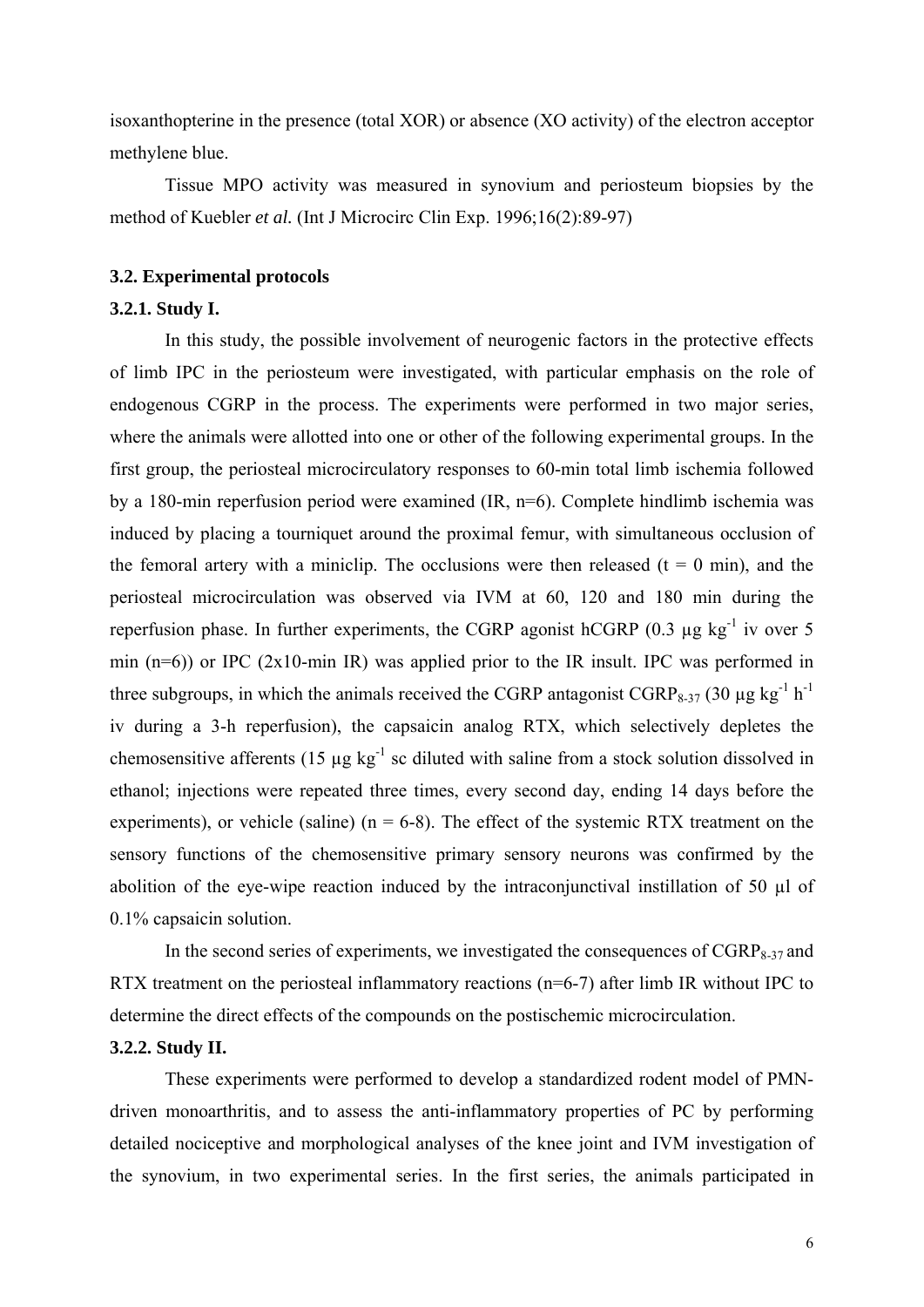functional nociceptive tests reflecting the degree of inflammation, while in the second series IVM examinations of the knee joint were performed. The animals in the first group (n=8) were pretreated orally with PC solution (1,2-diacylglycero-3-phosphocholine in 5% glucose) in a dose of 150 mg kg<sup>-1</sup> (1 ml kg<sup>-1</sup>) through a plastic gastric tube 4 h before arthritis induction  $(t = -4 h)$ , and the gavage was repeated 8 h later  $(t = 4 h)$ . The typical fatty acid composition for PC was 20% palmitic acid, 5% stearic acid, 10% oleic acid, 60% linoleic acid and 5% linolenic acid). A further two groups were gavaged with identical volumes  $(1 \text{ ml kg}^{-1})$  of diclofenac sodium  $(0.5 \text{ mg kg}^{-1})$  or saline at t = -4 and 4 h (n=6 and n=8, respectively). On days 2 and 3, the same oral treatments were repeated twice daily.

 In the second series, identical treatment protocols were used, except that IVM examinations of the knee joints were started 6 h after arthritis induction (2 h after the second oral treatment with PC  $(n=8)$ , diclofenac sodium  $(n=6)$  or saline  $(n=8)$ . At the end of the experiments, tissue samples from the synovium were taken for histological assessment.

### **3.2.3. Study III.**

 These experiments were conducted to compare the microvascular inflammatory reactions of the tibial periosteum and the synovium of the knee joint in response to a standardized IR challenge. The experiments were performed in two major series, with the animals allotted to one or other of the following experimental groups. In the first group, the periosteal and synovial microcirculatory responses to 60-min total limb ischemia followed by a 180-min reperfusion period were examined (IR, n=6). In the second series, arthritis was induced in anesthetized animals with a single intra-articular injection of 75 µl of the C/K mixture in saline. IVM examinations of the knee joints were started 6 h after arthritis induction. Tissue specimens for immunohistochemical analysis and biochemical determinations were taken at the end of the experiments. Tissue biopsies were fixed in buffered formalin, and biochemical samples were stored at -20 °C.

### **4. RESULTS**

# **4.1. The effects of IPC on the postischemic inflammatory reactions of the periosteum. The involvement of sensory nerve activation in the effects of IPC**

# **4.1.1. Macro- and microcirculatory changes**

Reperfusion after 60-min limb ischemia was not associated with significant changes in femoral artery blood flow. When IR was preceded by IPC, however, the postischemic femoral blood flow was significantly higher than the preischemic values throughout the examination period. Both CGRP receptor antagonism and sensory denervation with RTX reversed the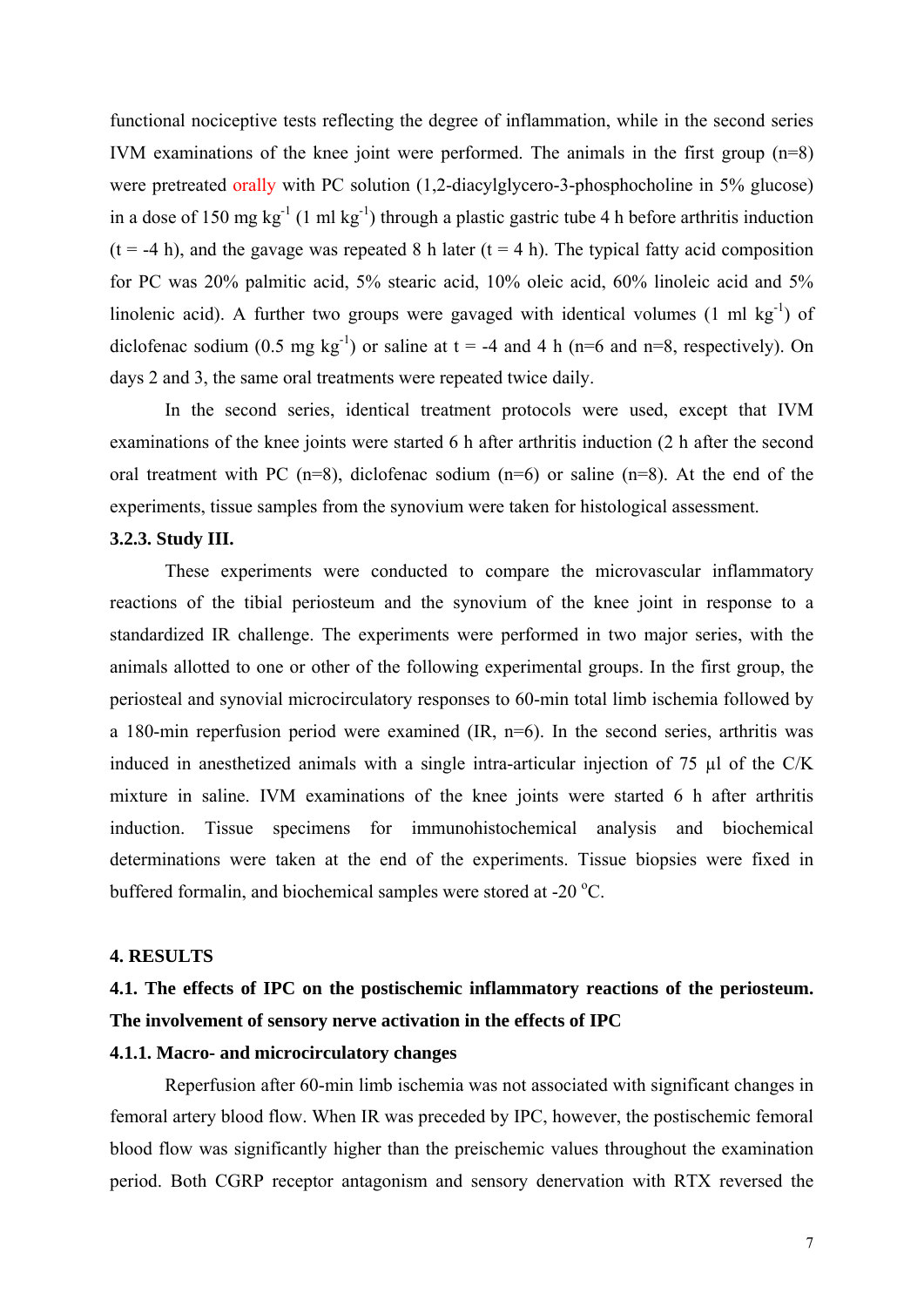elevation in femoral blood flow during reperfusion after IPC+IR. Exogenous CGRP treatment followed by IR evoked effects similar to those seen after IPC+IR. The periosteal capillary RBCV in the IR group decreased during reperfusion in comparison with the preischemic value and no recovery was observed during the examination period. In this respect, IPC+IR caused a temporal restoration to the control value (at 60 min of reperfusion). The RBCV during reperfusion after  $CGRP_{8-37}$  and RTX pretreatment combined with IPC was similar to that observed in IR animals. No decrease in postischemic RBCV was seen, however, when hCGRP was administered before ischemia. When  $CGRP_{8-37}$  and RTX pretreatment was combined with IR without IPC (Series 2), both the femoral blood flow and the periosteal capillary RBCV were similar to those observed in vehicle-treated IR animals.

# **4.1.2. Changes in primary and secondary intravascular leukocyte activation and in periosteal ICAM-1 expression**

The extent of leukocyte rolling in the periosteal postcapillary venules was approximately doubled in the IR group during the reperfusion phase. When limb IR was preceded by IPC, no significant increase in postischemic rolling was observed as compared with the baseline value. A rise in rolling leukocytes similar to that seen with IR was evident in the presence of CGRP receptor antagonism with CGRP<sub>8-37</sub>, except for the moderately reduced values at the end of the examination period. Two weeks after RTX treatment, a significantly higher rolling PMN fraction was observed in the examined structures, with a subsequent postischemic rise similar to that seen after IR alone. In contrast, administration of the CGRP analog at the corresponding time point as in the IPC protocol (i.e. prior to the ischemia) resulted in significantly reduced interactions in comparison with that of IR. IR produced a significant, approximately 3-fold increase in the number of leukocytes showing firm adhesion (sticking) to the walls of postcapillary venules. The number of sticking leukocytes was significantly reduced if IR was preceded by IPC. This effect of IPC was reversed by both CGRP antagonism and depletion of the chemosensitive afferent nerves with RTX. The hCGRP pretreatment exerted a protective effect similar to that seen with IPC. The data from the second series of the experiments showed that  $CGRP_{8-37}$  or RTX alone did not influence the IR-induced leukocyte rolling or adhesion. RTX caused a significant rise in the baseline values of rolling PMNs. In the IPC+IR and hCGRP group, a significantly lower ICAM-1 expression in the periosteal venules was observed than in the IR group. In the  $CGRP_{8-37}$ - and RTX-treated IPC+IR animals, the ICAM-1 values observed were similar to those seen in the IR group, and similar changes were evident when  $CGRP_{8-37}$  and RTX treatment was applied in the presence of IR.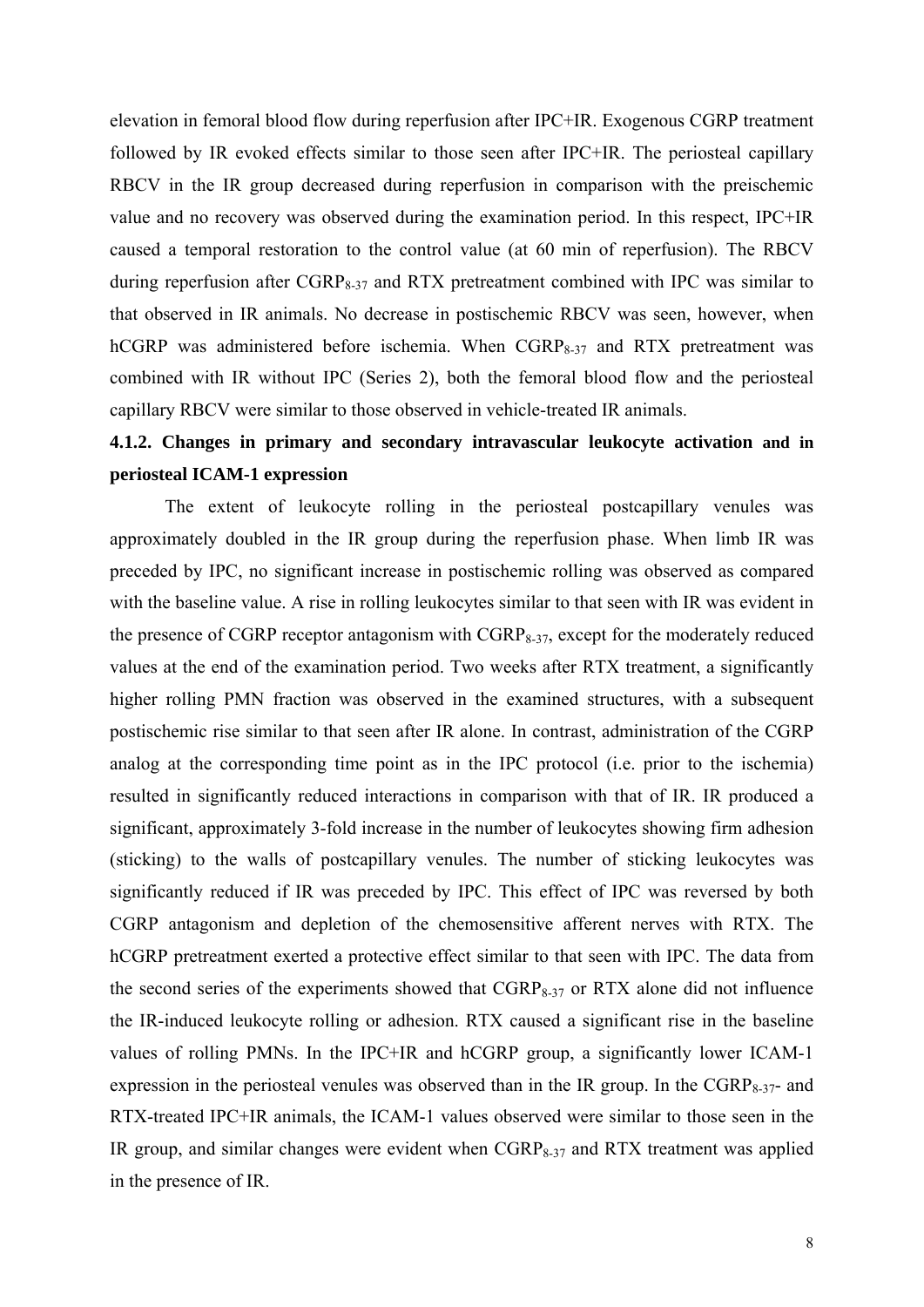#### **4.1.3. The effects of sensory nerve depletion of periosteal TRPV1 and CGRP expression**

 In periosteal tissue samples obtained from control animals, numerous nerve fibers and fiber bundles exhibited TRPV1 and CGRP immunoreactivity. The perivascular nerve fibers were frequently associated with small blood vessels which could be identified as arteries and arterioles. These fibers exhibited an almost complete overlap of the TRPV1 and CGRP immunoreactivities, suggesting their colocalization in periosteal sensory nerves.

# **4.2. Consequences of C/K-induced knee joint inflammation. The effects of diclophenac and PC on the consequences of arthritis induced by C/K**

# **4.2.1. Changes in secondary hyperalgesic reactions of the hindlimb and knee joint swelling**

 In the first series, the extent of inflammation was estimated by means of functional tests 24 h after arthritis induction. The mechanical touch sensitivity was considerably increased in response to arthritis, as the C/K-injected limbs responded to a lower level of trigger (24.2 $\pm$ 4.1 g mm<sup>-2</sup>) than the saline-injected control limbs (77.7 $\pm$ 5.1 g mm<sup>-2</sup>) in animals receiving the saline vehicle. This parameter was significantly diminished in response to diclofenac and PC treatments, albeit complete restoration was not achieved. The thermal nociceptive latency was also significantly decreased in the saline-treated group (from the control level of  $13.1\pm0.5$  s to  $7.2\pm0.7$  s in the injured leg), and diclofenac and PC treatments exerted similar protective effects to that seen with the von Frey test. The changes in knee cross-section furnish a direct and objective measure of joint inflammation. The cross-sectional area in the C/K-injected knees was  $\sim$  35% larger than that in the contralateral knees 48 h after the challenge, but was significantly reduced, by  $\sim 20\%$ , by diclofenac and PC treatments; in the case of diclofenac, complete restoration to the level for the saline-injected knees was achieved.

### **4.2.2. Microcirculatory changes**

 In the second experimental series, the microcirculatory consequences of the joint inflammation were quantified via IVM, and the leukocyte-endothelial interactions (rolling and sticking) in the postcapillary venules of the synovial membrane were determined. The data relating to the rolling fraction of the PMNs in the postcapillary synovial venules exhibited a large degree of dispersion and no baseline differences could be observed between the C/Kand saline-injected knees or the groups which participated in the treatment protocols (data not shown). However, the injection of C/K was accompanied by a statistically significant,  $\sim$  6fold increase in PMN leukocyte adherence (sticking) to the endothelial layer as compared with the control side. This reaction was considerably reduced by PC (by  $\sim$  40%,  $p \le 0.05$ ), but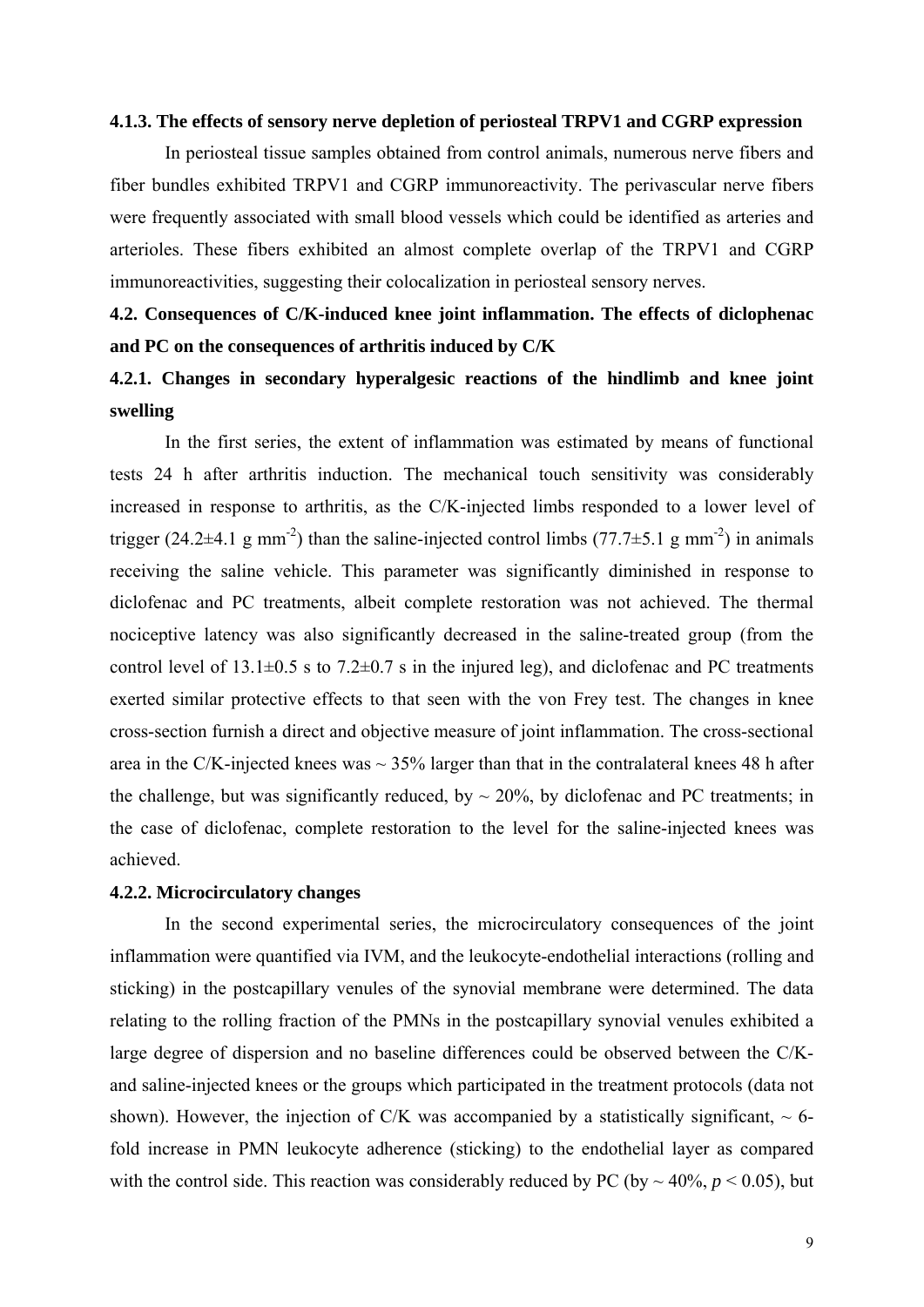was only moderately ameliorated by diclofenac treatment (by  $\sim$  22%).

 The RBCV in the capillaries of the synovial membrane was very high in both the control and the C/K-injected legs (1374 $\pm$ 75 and 1111 $\pm$ 89  $\mu$ m s<sup>-1</sup>, respectively) of the salinetreated animals. Neither diclofenac nor PC treatment influenced this parameter (1238±120) and  $1150\pm129$  µm s<sup>-1</sup>, respectively).

# **4.2.3. Histomorphometric changes**

 Histomorphometric analysis revealed a definite increase in the tissue accumulation of PMNs, as evidenced by the increase in the number of infiltrating granulocytes in the perivascular regions at the end of the experimental protocol in each group. Likewise, immunohistochemical analysis indicated a considerable increase in the ICAM-1 immunoreactivity positivity in the venules, but not in the arterioles of the synovial membrane. Diclofenac administration did not influence these changes, whereas oral PC treatment significantly reduced the increases in both parameters.

# **4.3. Differences between periosteal and synovial microvascular inflammatory reactions in response to limb IR**

## **4.3.1. Microhemodynamic changes**

 The baseline RBCVs in the periosteum were significantly lower than those in the synovial membrane. In response to IR, the RBCV decreased only in the periosteum by 180 min of reperfusion. The RBCVs in the capillaries of the synovial membrane did not change substantially in response to the IR insult, but were reduced in the limbs injected with C/K.

### **4.3.2. Microcirculatory leukocyte activation**

 No baseline differences were observed between the periosteum and the synovium in PMN rolling and adherence (sticking) to the endothelial layer of the postcapillary venules. Reperfusion after 60-min total limb ischemia was accompanied by a statistically significant ( $\sim$ 160%) increase in PMN rolling and a more than 2-fold increase in PMN sticking in the periosteal venules. Significant increases were not observed in these parameters in the synovium at 180 min of reperfusion. The rolling and adherence attained significantly higher values in response to C/K injection.

### **4.3.3. Changes in XOR activity and MPO activity**

 Significant increases in XOR activity were observed in response to all of the challenges in all structures. The highest degree of increase was observed in response to C/K injection. IR caused similar extents of increase in this parameter in the synovium and the periosteum. Significant increases in MPO levels were not detected in response to IR in the periosteum or the synovium. In the C/K-treated limbs, however, the synovial MPO activity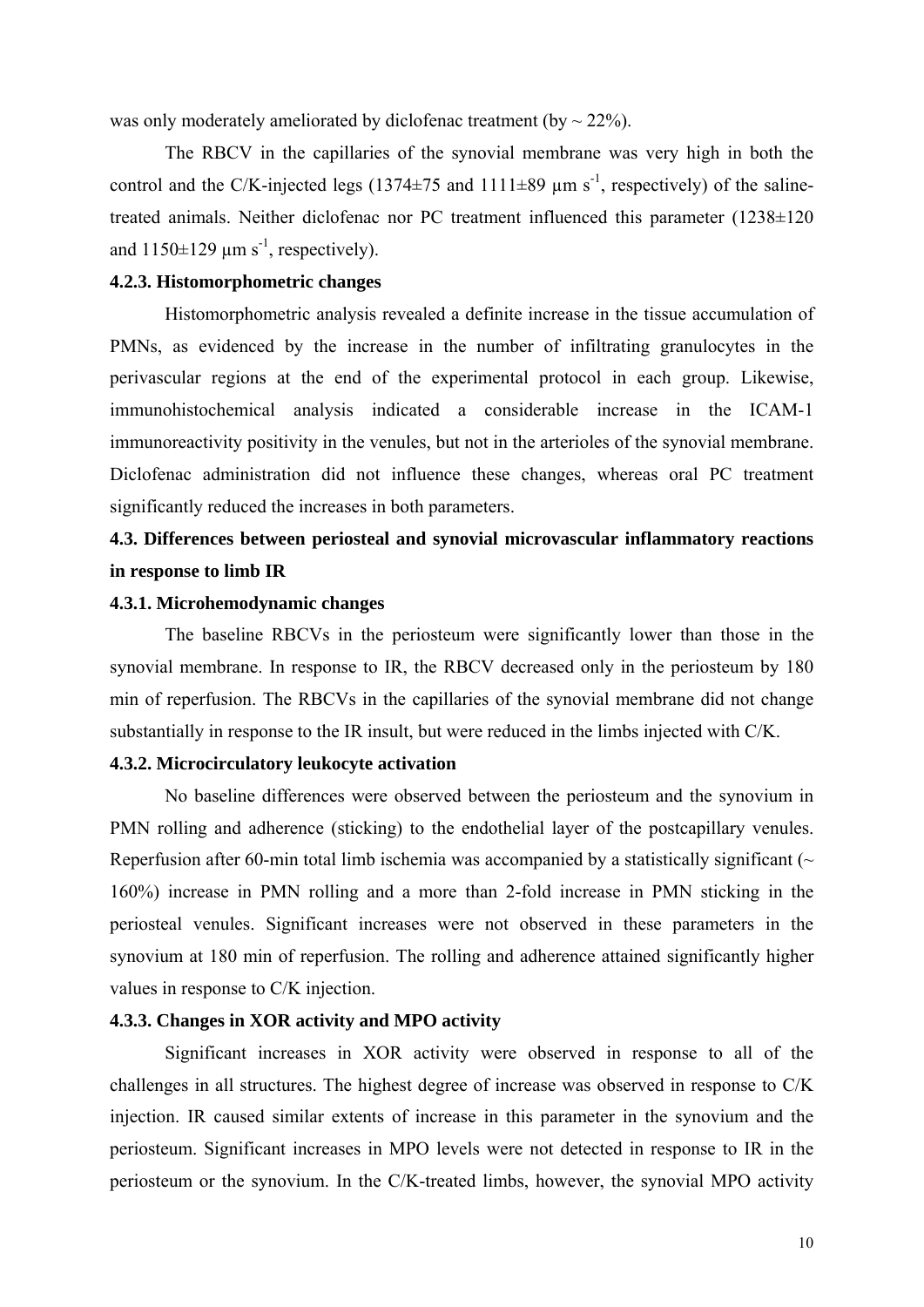$was \sim 10$ -fold higher than in the contralateral limbs.

#### **4.3.4. Tissue ICAM-1 expression**

 In response to IR, considerable increases in ICAM-1 immunoreactivity were observed in the venules of the periosteum, but not in those of the synovium. Injection of the joint cavity with C/K resulted in an increase in ICAM-1 expression similar to that in the postischemic periosteum.

# **5. DISCUSSION**

### **5.1. Effects of different therapeutic interventions on the PMN-endothelial interactions**

Study I demonstrated that the local inflammatory consequences of limb IR, as evidenced by the enhanced leukocyte-endothelial interactions in the periosteum, could be ameliorated effectively by IPC. The major finding of this study is that the protective effects of IPC against IR-induced inflammatory injury are mediated by sensory nerves which express the TRPV1 receptor and contain CGRP. The contributions of chemosensitive C-fiber afferents and the sensory neuropeptide CGRP to this phenomenon are supported by the observations that the protective effects of IPC were eliminated by administration of the CGRP antagonist  $CGRP_{8-37}$  or by the RTX-induced depletion of C-fiber afferents. Moreover, systemic application of a CGRP analog produced decreases in leukocyte-endothelial cell interactions similar to those seen after IPC. These findings collectively suggest that activation of the chemosenstive C-fiber afferents and the release of CGRP from the activated nerve terminals during the induction of IPC may reduce the inflammatory reactions produced by IR.

In our models of limb IR and knee C/K arthritis, the local injury was manifested in significant increases in the primary and secondary forms of PMN-endothelial interactions (rolling and firm adherence) in the postcapillary venules of the periosteum and the synovium. Because of the crucial roles of PMN reactions in the early phase of inflammation, we set out to examine the effects of PC on leukocyte activation in the synovial membrane itself. IVM is a powerful tool for the on-line visualization of microcirculatory events which may be coupled to structural, histological analyses in the synovial tissue. In previous studies, however, the synovium was observed without opening of the joint capsule and this technique permitted visualization only of Hoffa's fatty body, intra-articular fatty tissue containing synovial cells on the interior surface of the joint. The methodology presented by our study allowed direct visualization of the synovial membrane. Injection of carrageenan resulted in an inflammatory response which was characterized by increases in primary and secondary leukocyte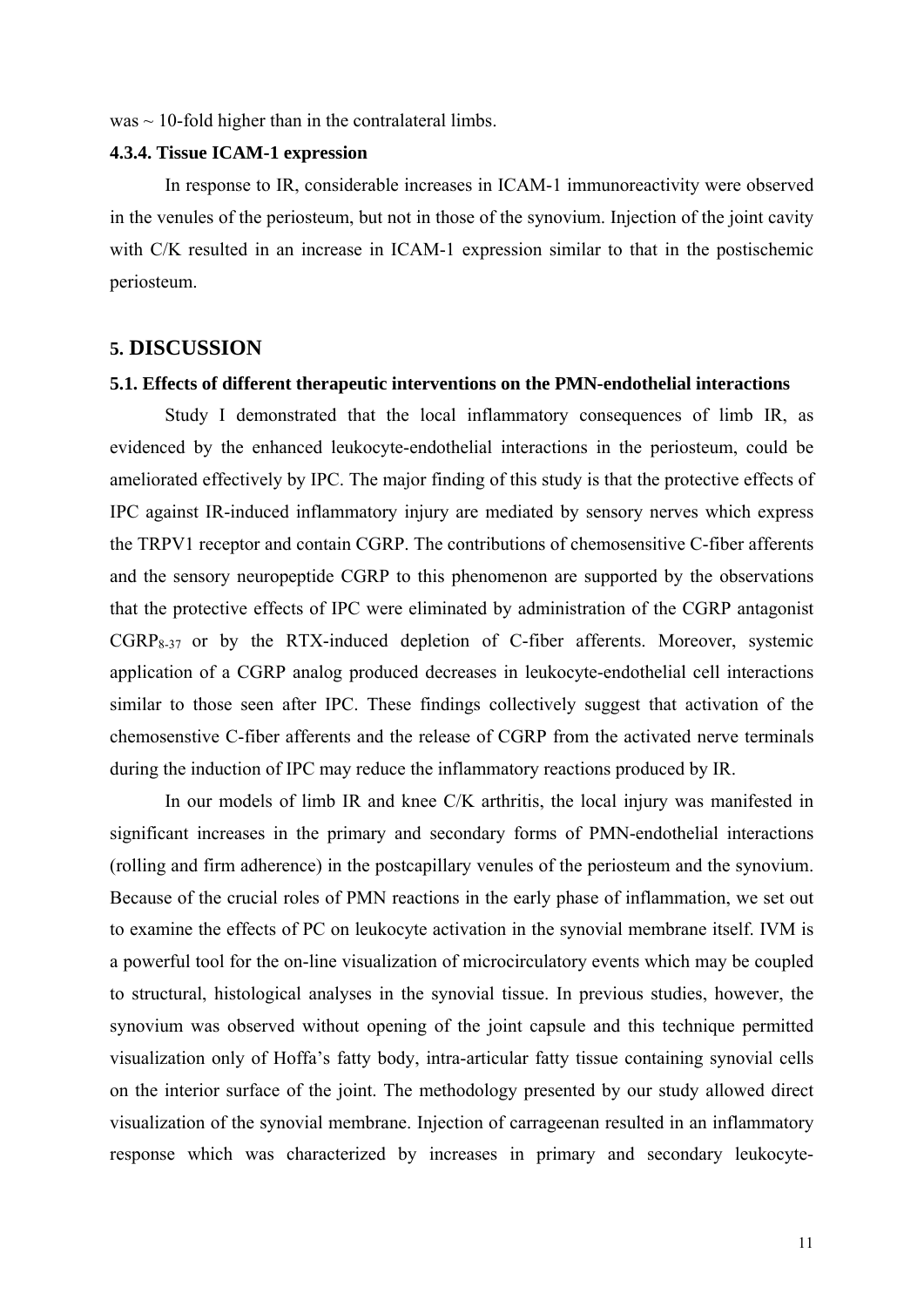endothelial interactions. Considerable differences between groups occurred only in the number of sticking leukocytes, depending on the treatment applied. Specifically, although diclofenac obviously reduced the symptoms of arthritis (swelling and nociceptive reactions), only PC supplementation ameliorated the microcirculatory inflammatory reactions significantly. Histomorphometric analysis of leukocyte recruitment in the synovial tissue supported the IVM results: C/K injection induced a marked increase in the number of PMNs in the perivascular region of the synovium, which was moderated by PC supplementation. However, administration of diclofenac did not modify the perivascular infiltration of leukocytes significantly, suggesting that the anti-inflammatory effect of the NSAID compound could not be mediated by factors other than influencing the recruitment of PMNs in this case.

As for the simultaneous comparison of the synovial and the periosteal microcirculatory inflammatory reactions induced by IR (Study III), the increases in both the primary and secondary forms of PMN-endothelial interactions (rolling and firm adherence) were confined to the periosteal postcapillary venules, but these IR-induced reactions were virtually missing in the synovial membrane. The causes of tissue-specific ischemic tolerance have not yet been clarified, and many factors should be considered in this phenomenon. These include differences in oxidant-induced injury, ICAM-1 expression in the postcapillary endothelial cells and functional microhemorheology. In our study, C/K-induced osteoarthritis was used as a positive control because it is associated with severe tissue destruction known to be mediated by infiltrating PMNs. The MPO activity data relating to the final step of PMNendothelial interactions showed that only C/K-induced arthritis was sufficient to bring about significant increases in tissue infiltration by PMNs within the examined time frame. Taken together, our data clearly suggest that PMN-mediated inflammatory reactions are less severe in the IR-challenged synovium than those in the periosteum or in response to arthritis.

# **5.2. Effects of different therapeutic interventions on the ICAM-1 expression**

The increased tissue expression of ICAM-1 parallels the changes in PMN-endothelial interactions in all of the models examined. Among the endothelium-derived compounds, ICAM-1 is constitutively expressed on the endothelial surface and up-regulated in response to a variety of proinflammatory cytokines.

In Study I, the decreased tissue ICAM-1 expression in response to IPC and to exogenous CGRP clearly suggests a protective effect of physiological levels of CGRP on the leukocyte-endothelial cell interactions. Previous findings regarding the role of CGRP in ICAM-1-dependent PMN adhesion are rather controversial. An increased adhesion of PMNs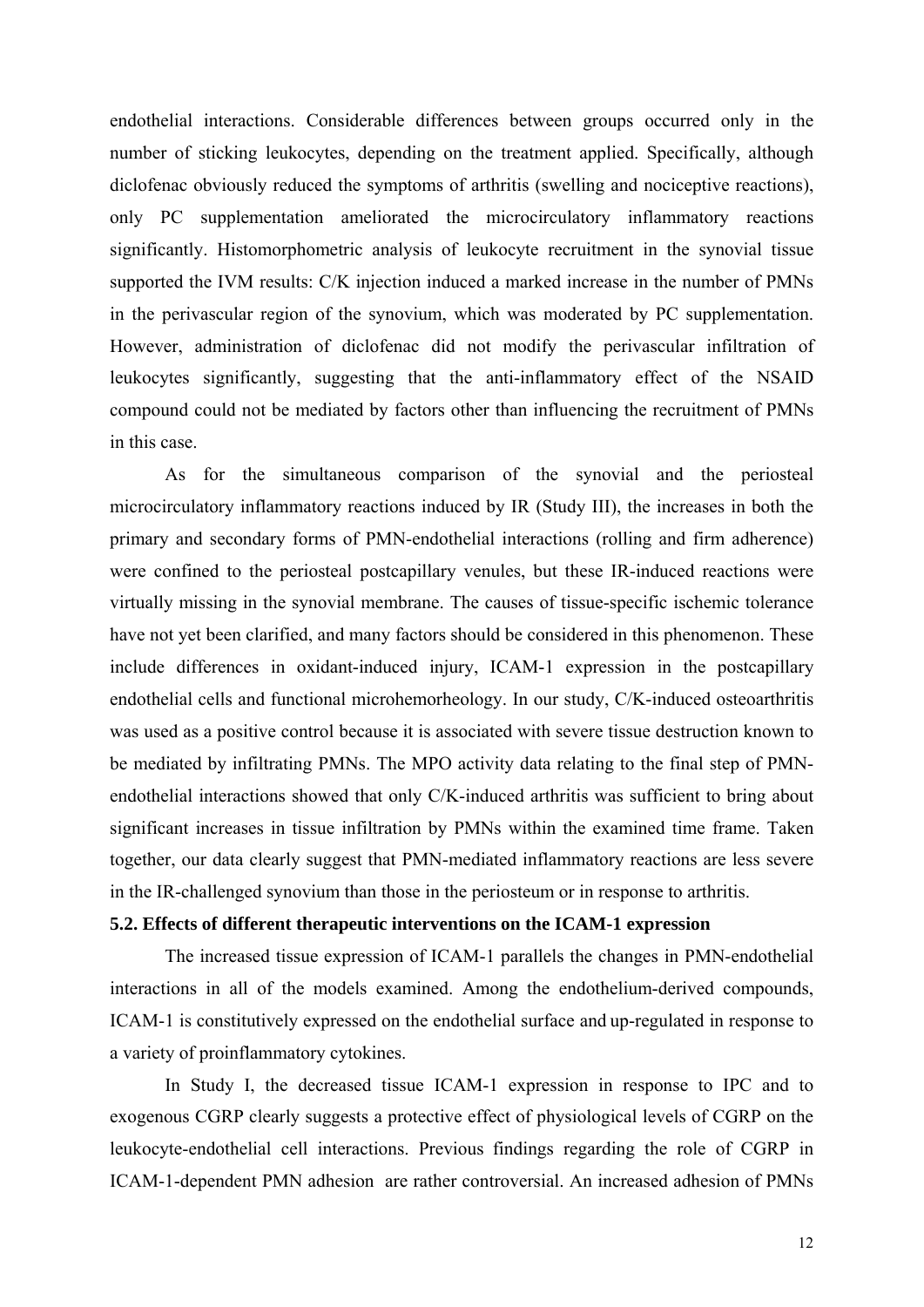to endothelial cells can be demonstrated by CGRP *in vitro* and by capsaicin *in vivo* in human volunteers, suggesting a pro-inflammatory effect of TRPV1 stimulation on the endothelial cells. On the other hand, an ameliorating effect of CGRP on the activation of endothelial cells, adhesion molecule CD11b expression (by a cAMP-dependent mechanism) and the superoxide production of PMNs have been demonstrated *in vitro*. It is conceivable that, during the course of the capsaicin-induced neurogenic inflammatory response, the acute and massive release of neuropeptides produces high local tissue neuropeptide concentrations which most probably exceed the amount of mediators released by pathophysiological stimuli (*e.g.* IR injury) *in vivo.* Hence, a careful consideration of TRPV1-positive stimulation is warranted in the different experimental settings using capsaicin-evoked neurogenic inflammation.

In Study II, arthritis was associated with a significant increase in the expression of ICAM-1 on the endothelial cells of the postcapillary venules. The relationship between ICAM-1 and carrageenan-induced inflammation has been clearly proven in other models (such as pleurisy and air pouch inflammation). Inflammatory cytokines increase ICAM-1 expression primarily through the activation of gene transcription by NF-κB binding to the ICAM-1 promoter. The beneficial effect of PC on vascular ICAM-1 formation can be explained by its influence on TNF-α-induced NF-κB transcription. In a supplementary experimental series, we set out to validate the effect of PC on TNF-α-induced NF-κB transcription, and we therefore measured the TNF-α level in the synovial lavage fluid with ELISA. C/K injection resulted in an increase, but, owing to the high data dispersion, the increase was not found to be statistically significant. Interestingly, the lowest  $TNF-\alpha$  values were found in the PC-treated animals. On the basis of these novel *in vivo* data, a TNF-αrelated effect of PC cannot be excluded, but this issue requires further clarification.

In Study III, IR injury was associated with a significant increase in the amount of ICAM-1 expressed on the surface of the periosteal postcapillary endothelial cells, but not in the synovium. The presence of ICAM-1 on postcapillary endothelial cells in the inflammatory synovial microenvironment has been shown previously and has been proven to be an appropriate marker for the estimation of inflammation. Furthermore, based on previous observations of the inflamed synovium, adhesion molecules are expressed not only on the endothelial, but also on the interstitial cells. Accordingly, the C/K arthritis model provided a broad spectrum of microcirculatory inflammatory reactions, including enhanced ICAM-1 expression, demonstrating the lower microcirculatory vulnerability of the synovial membrane to IR.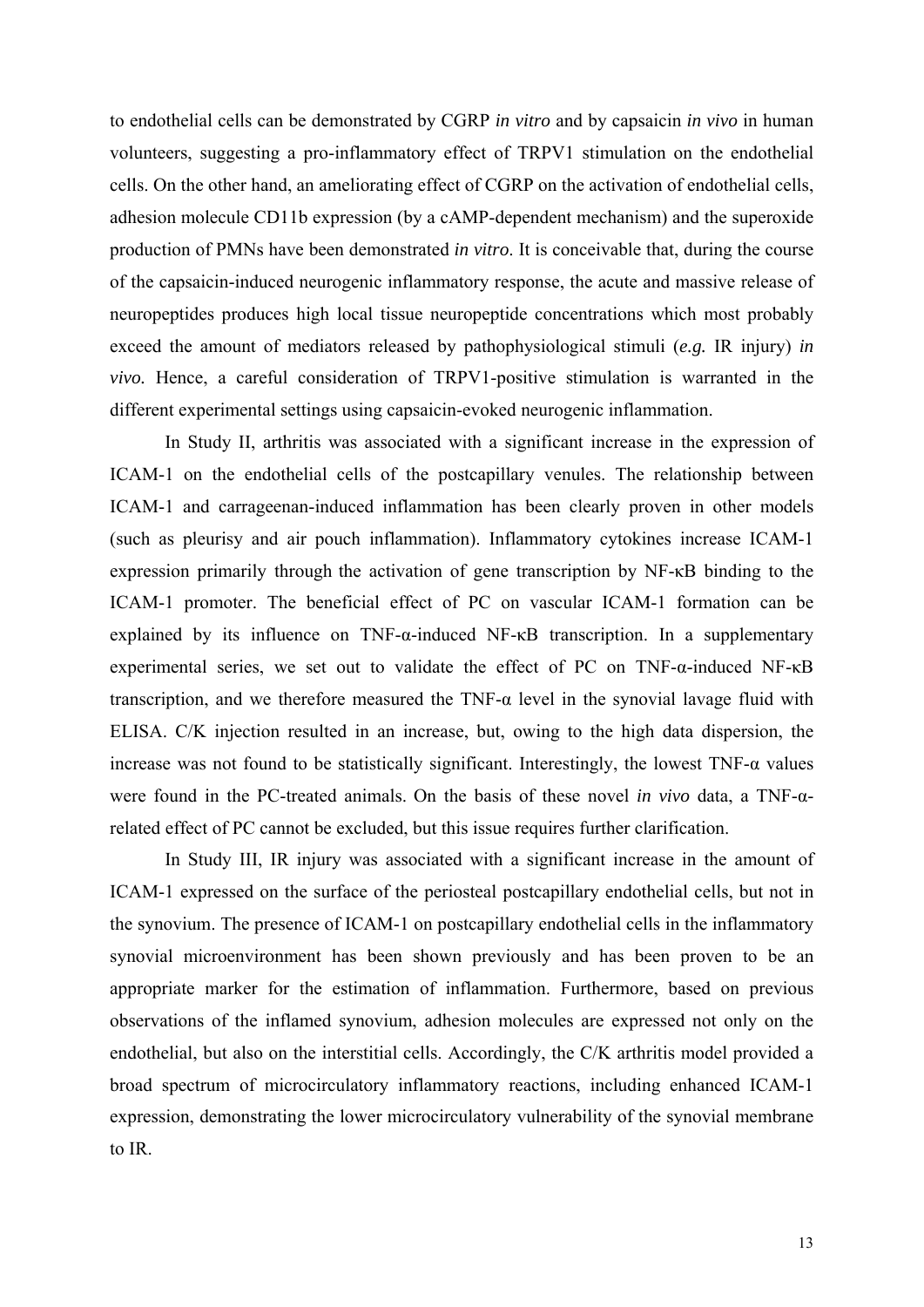# **5.3. Possible role of microhemorheological/perfusion changes in PMN-endothelial interactions**

Microvascular injury is often accompanied by an increased heterogeneity of tissue perfusion, a reduction in functional capillary density and deteriorations in microvascular velocity and red blood cell deformability. It has also been recognized that expression levels of adhesion molecules and the consequent extent of leukocyte-endothelial interactions are strongly influenced by microhemodynamic parameters. As such, perfusion changes and secondary shear stress *per se* influence PMN activation and adhesive interactions by changing the dynamics and half-lives of molecular bonds. Alterations in microvascular perfusion are typical manifestations of the postischemic injury in the periosteum; hence, reduced microvascular velocities may influence the adhesion molecule expressions. In contrast, a higher velocity of PMNs results in higher degree of shear stress along the vessel walls, which reduces the possibility of firm adhesion to the endothelial cells.

Study I targeted the role of CGRP in the beneficial effects of limb IPC. CGRP is known to be one of the most potent vasodilator in the body and the main source of the circulating CGRP is the spillover release of CGRP from the perivascular nerve terminals. Blood vessels in all vascular beds are surrounded by a rich perivascular capsaicin-sensitive innervation, and receptors for CGRP have been identified in the media and intima of resistance vessels. A local vasodilatory effect of exogenous CGRP has also been shown, but the application of its specific antagonist CGRP<sub>8-37</sub> was without any effect. Hence, the role of endogenous CGRP in regulating the regional hemodynamics under resting conditions was reported to be rather unlikely. Furthermore, the postischemic macro- and microhemodynamic changes, and the anti-inflammatory effects of CGRP are probably independent of its presence in the (micro)circulation in view of the rather short half-life  $(\sim 10 \text{ min})$  of the peptide. These data suggest that IPC and CGRP bring about their alleviating effect on cell-to-cell interaction not by affecting microhemodynamic changes, but rather by influencing adhesion molecule expressions directly.

C/K-induced local inflammation led to pronounced alterations in PMN-endothelial interactions, but not in RBCV values. PC did not influence microvascular velocities either. Hence, again, PC may potentially directly modulate adhesion molecule expressions and its action on PMN-endothelial interaction does not seem to be based on microhemodynamic differences. Clarification of the exact mechanism of its action requires further investigations.

 Study III, however, provides clear evidence that the periosteum and the synovium are characterized by different microvascular velocities. Specifically, the velocities in the synovial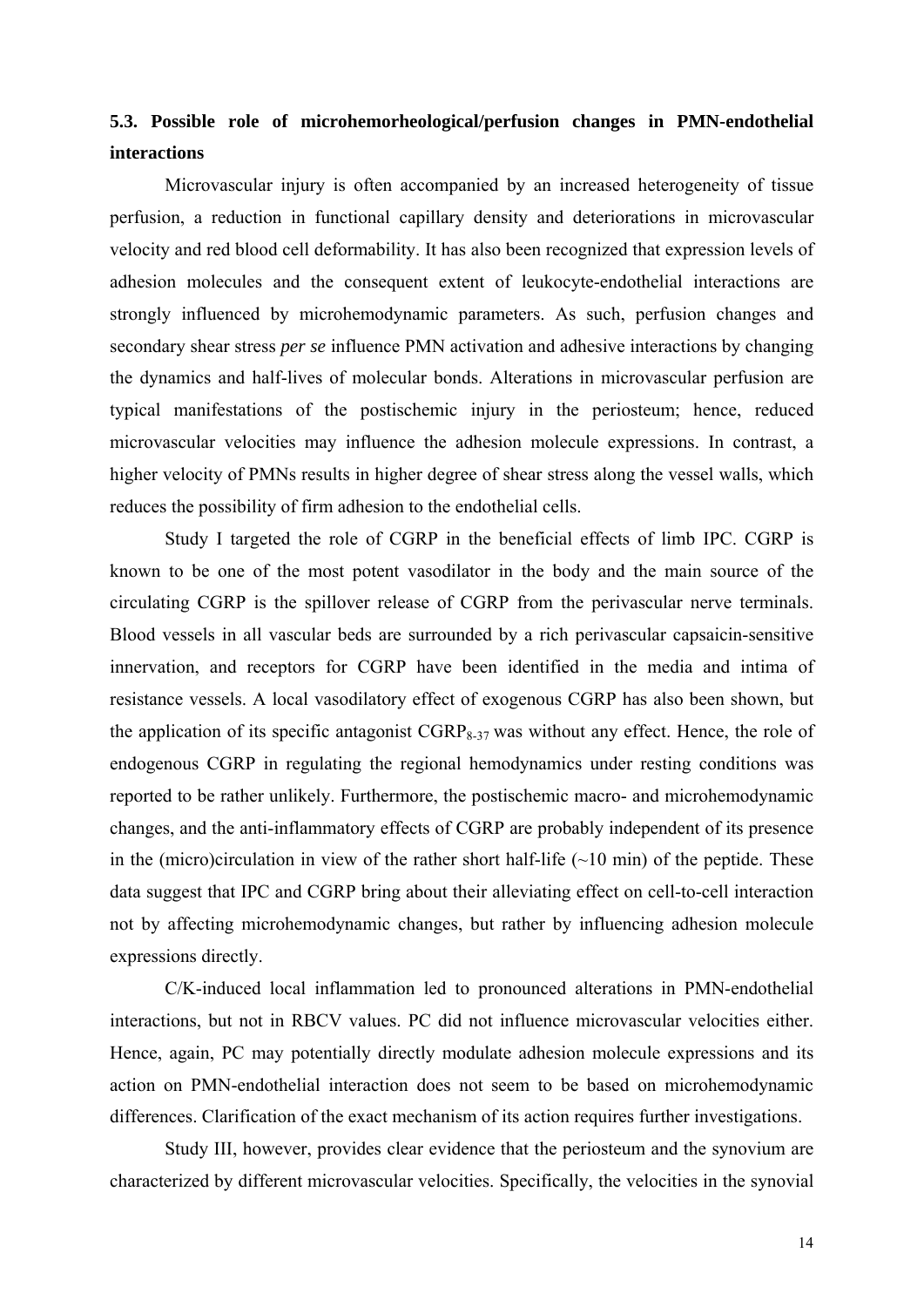membrane were considerably higher than those measured in the periosteum, even under resting circumstances. Furthermore, the IR affected microcirculatory velocities in the periosteum, but not in the synovium. The impact of these findings cannot be accurately judged because, owing to methodological limitations, these studies did not provide data on velocities in the venular side. It is likely, however, that higher velocities in the capillaries are most probably accompanied by higher perfusions in the venules where PMN-endothelial interactions take place. The relatively high microvascular velocities most probably have potential anti-inflammatory consequences. Consequently, we propose that a higher synovial microvascular velocity and a lesser degree of deterioration in this parameter may be responsible, at least in part, for lower PMN-endothelial interactions in the postischemic microvasculature of the synovial membrane. This assumption is supported by the notion that C/K induces not only a deterioration in RBCV, but also significant increases in both primary and secondary PMN-endothelial interactions in the synovial membrane. Further studies are required to assess the potential link between microhemorheological and adhesion molecule expression changes in the synovium and other tissue types.

## **6. SUMMARY OF NEW FINDINGS**

- Osteoarthritis is accompanied by PMN-driven inflammatory reactions in the synovial membrane, which can be quantified appropriately by our new method using IVM.
- Limb IPC reverses the periosteal microcirculatory inflammatory reactions in which CGRP, released from the chemosensitive afferent nerves, plays a decisive role. This protection is manifested in an amelioration of leukocyte-endothelial interactions and endothelium-derived adhesion molecule expression. Controlled activation of chemosensitive afferent nerves by IPC may provide potential therapeutic benefits against IR-induced PMN reactions in the periosteum.
- Limb IR induces different microcirculatory consequences in the periosteum and the synovium. A postischemic deterioration of the microvascular perfusion, activation of PMN-endothelial interactions and an increased adhesion molecule expression occur in the periosteum, but these reactions are less intense in the synovium. The higher baseline microcirculatory velocities and a lesser degree of postischemic perfusion deficit in the synovium may explain the lower susceptibility of the synovial microcirculation to IR injury.
- Similarly to diclofenac, exogenous PC, ameliorates knee joint inflammation, adhesion and the tissue accumulation of PMNs; the potential therapeutic benefit provided by PC may